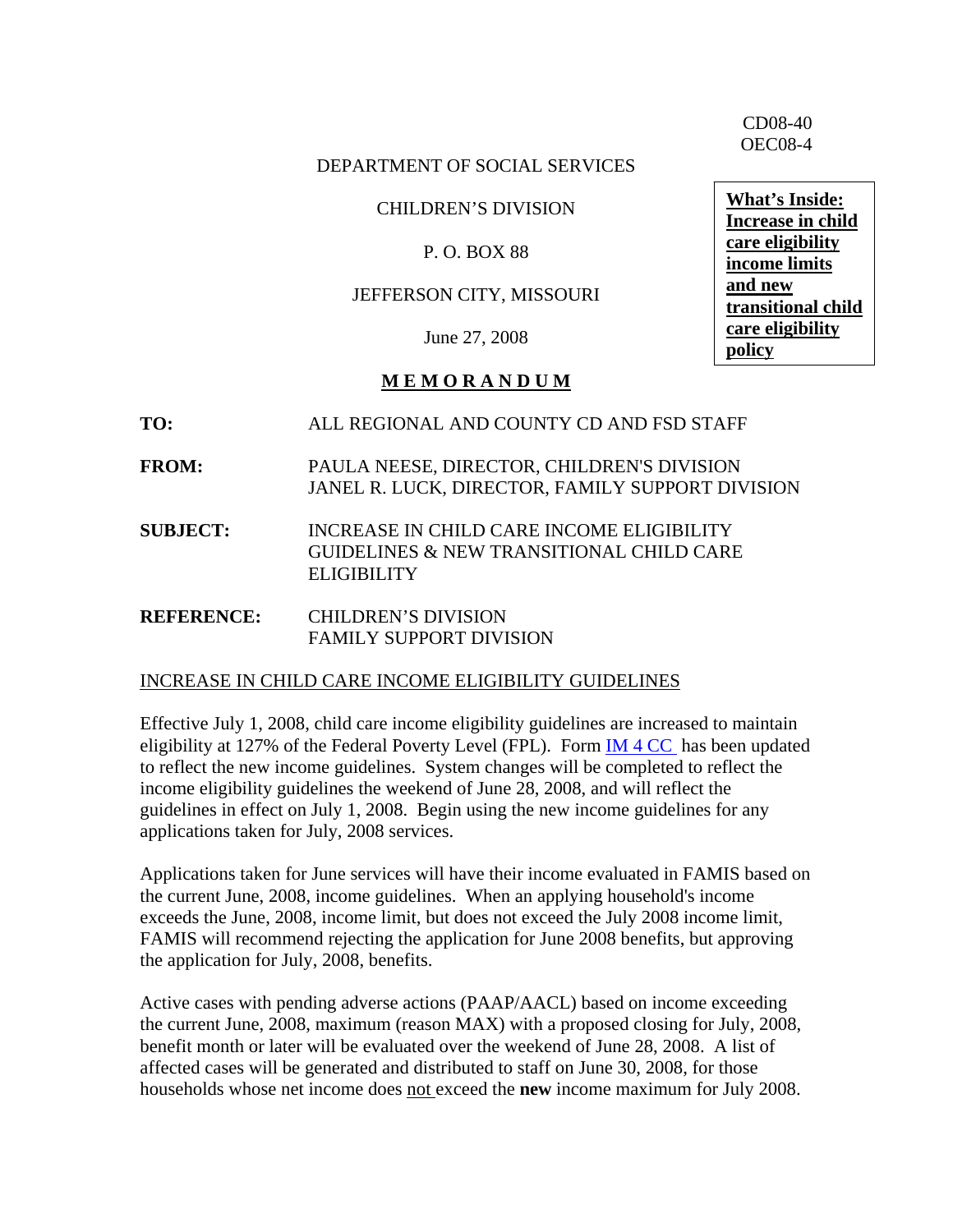Staff should evaluate each case to determine if the countable income is less than or equal to the new income guidelines effective July 1, 2008, to determine if the family remains eligible for child care benefits. If the family remains eligible, void the pending action to close (PAAP/AACL). Refer to the FAMIS User Guide "Voiding an Adverse Action" for instructions. Once the adverse action is voided, complete a new eligibility determination (EDRES). FAMIS will either recommend a no change (NOCH) action for those cases that were previously eligible with a \$5.00/\$3.25/\$2.25 sliding fee or a benefit reduction (PAAP/AABR) for those cases that were previously eligible with a lower sliding fee.

These cases should be resolved by the date indicated on the report, as this is the date the adverse action status will change from Authorization Pending (AUP) to Authorization Complete (AUC). Once an adverse action status is changed to Authorization Complete (AUC), the case action has been taken, which results in the closing of the Eligibility Unit (EU) and the child's authorization to their child care provider. If it is discovered that the EU was eligible using the July, 2008, income guidelines after the AUC action is completed, staff must cancel close the EU and reauthorize the child(ren) to their provider.

#### TRANSITIONAL CHILD CARE ELIGIBILITY

Effective July 1, 2008, active child care households with net income between 127% and 139% of the FPL will remain eligible for child care assistance at a 75% benefit reduction. Eligibility for this reduced benefit is referred to as Transitional Child Care (TCC).

Unlike the Transitional Child Care program implemented in the early 1990's, there is no time limit for receipt of this transitional benefit, as long as the household's net income remains at or below 139% of the FPL and the family meets all other eligibility criteria. Household reporting requirements are the same for TCC as for regular child care assistance.

Only active households and those making timely reapplications for child care may qualify for TCC. New applicants and applicants whose child care eligibility lapsed will have eligibility for child care benefits evaluated only at the 127% FPL.

When an active child care household reports a change that results in net income exceeding 127% FPL, FAMIS will evaluate eligibility for TCC using the 139% income guidelines. If the household's income exceeds the 139% guidelines, FAMIS will recommend closing the case due to excess income (action AACL, reason MAX). If the household's income is between 127% and 139% of poverty, FAMIS will recommend an adverse action period (PAAP), and a benefit reduction (action AABR, reason INC). Because the household will have a reduction of benefits, as a result of their eligibility for TCC, they may appeal the decision through the Administrative Hearing process. After the adverse action period expires, a new action code, TRCC, will display on EULOG indicating the household has been converted to TCC.

When a household makes a timely reapplication, prior to the end of their current eligibility period, FAMIS will first evaluate the income using the 127% standard. If the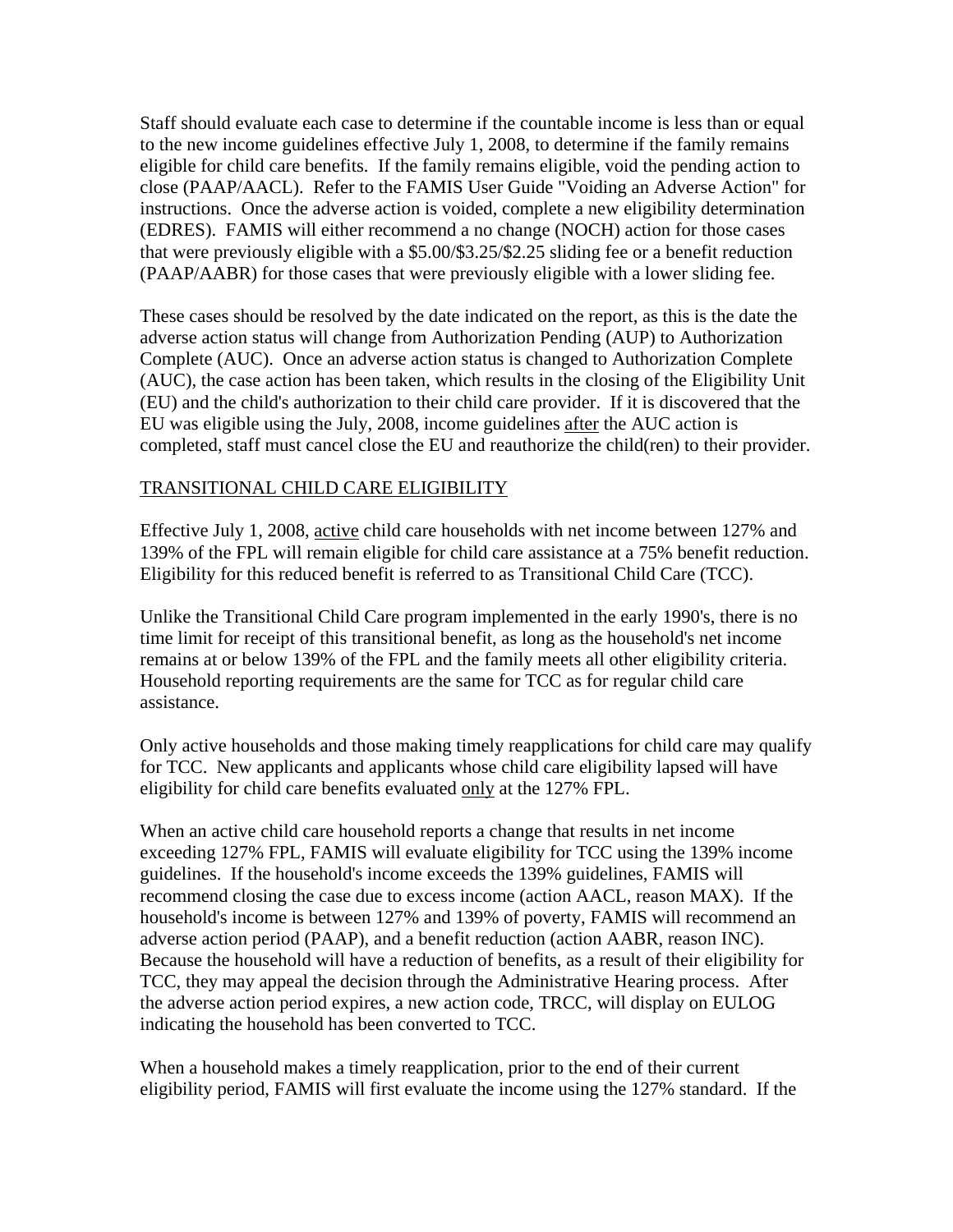household's net income exceeds 127% of poverty, FAMIS will compare the net income to the 139% income guidelines. If the household's income exceeds the 139% income guidelines, FAMIS will recommend rejecting the application due to excess income (action REJC, reason MAX). If the household's income is between the 127% and 139% income guidelines, FAMIS will recommend approving the application (action APPR). These households will not have appeal rights because their re-application for benefits is approved, but at a reduced level of benefit.

EU households, whose eligibility is based on the 139% income guidelines, will have a TCC flag appear on the following screens:

EUSUMM (FM0J); Action Authorization (FM3H); CCBUDSUM (FM3T); CCATTEND (FM5P).

A TCC flag will also appear on the provider's paper invoice and online invoice for each child receiving TCC benefits.

## CALCULATING THE 75% BENEFIT:

When a family is eligible for transitional child care they receive 75% of their calculated benefit amount. The calculation is based on the authorized units of care per eligible child and the provider's rate of reimbursement. Because reimbursement rates are based on several factors specific to the provider and child (child's age, time of day care is provided, provider's geographic location, provider's legal status, eligibility for rate enhancements, etc.), notices generated to the family and to the provider will reflect the 75% benefit for each eligible child**,** as opposed to each child's sliding fee. FAMIS will calculate the 75% benefit when the individual child's authorization is entered. The benefit will take into account the sliding fee of \$5.00/\$3.25/\$2.25 for each eligible child, unless the child is designated as Special Needs. Rates will be calculated as follows:

- FAMIS looks at the provider's base rate for the authorized child.
- FAMIS adds all provider and child specific rate enhancements (Accreditation, Disproportionate Share, Special Needs and Evening/Weekend care).
- FAMIS deducts the sliding fee (for children not designated as Special Needs) and calculates 75% of the benefit. This daily rate is the benefit that displays on both the EU notice and the provider notice.

EXAMPLE: Mary Smith has an active child care case expiring on 07/31/2008. Mary reapplies for child care assistance on 07/28/2008. Mary's income has increased to \$2000.00 per month effective 07/01/2008. Mary pays no medical insurance premium. Mary's EU consists of herself and her two children, John and Jane. Mary's income exceeds the 127% income guidelines for a household of three (\$1885.00). Because Mary's child care case is active, her income is compared to the 139% income guidelines for a household of three (\$2063.00). Because Mary's income is below the 139% income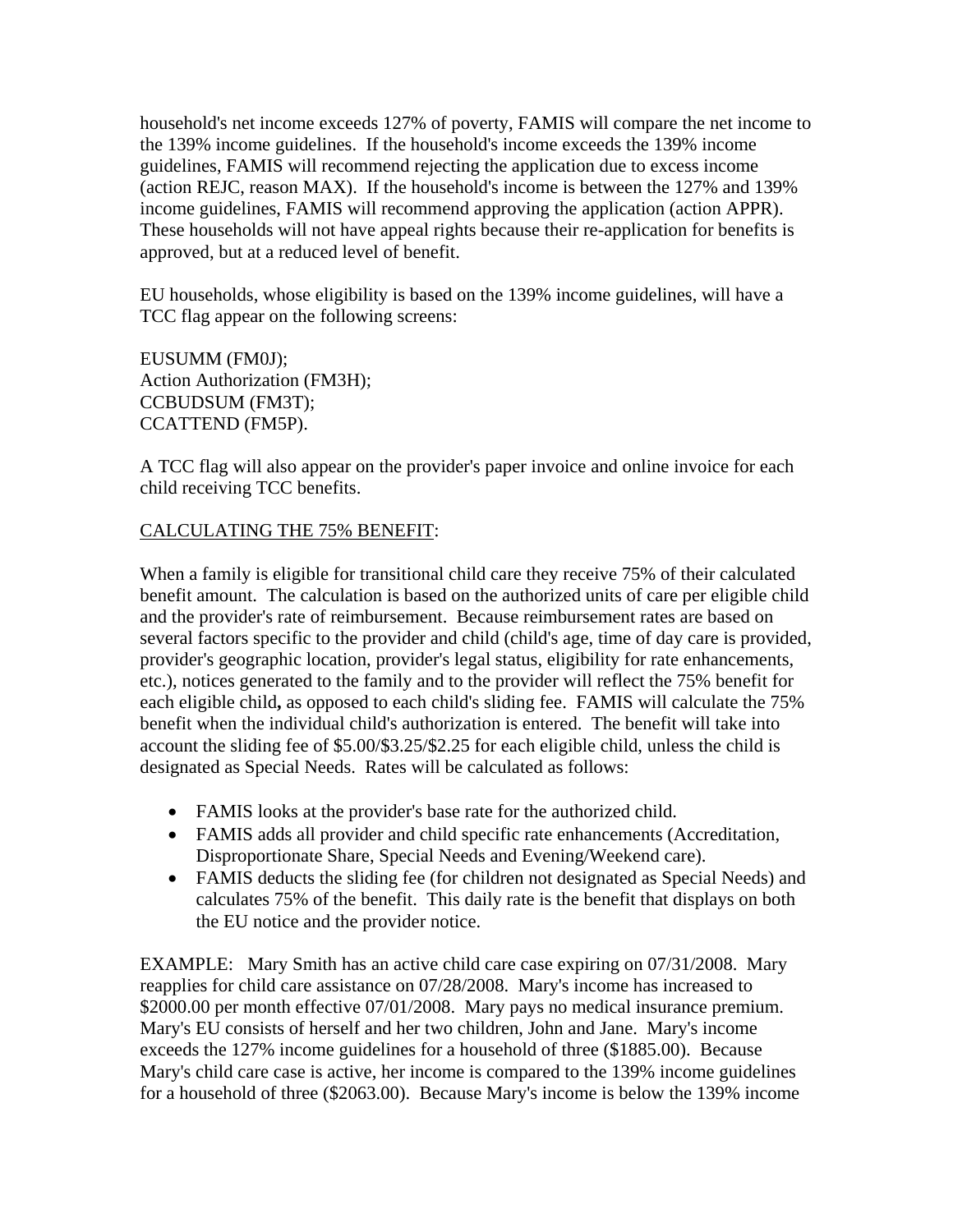guidelines for a three person household, she is eligible for Transitional Child Care benefits, as long as all other eligibility criteria are met.

John and Jane Smith are both pre-school age. Mary's work schedule supports her need for 22 full time units of daytime care for each child and neither child is designated as Special Needs. John and Jane attend child care at a licensed and accredited child care center whose daily base rate of reimbursement is \$16.07 per day for each child. Mary's 75% benefit calculation for each child is \$10.71 (\$16.07 x 20%=\$19.28 – \$5.00 sliding fee =  $$14.28 \times 75\%$  benefit =  $$10.71$ ). Mary's notice will show that she is eligible for Transitional Child Care benefits and the amount of reimbursement her provider will now receive from the state is \$10.71 per day for John and \$10.71 per day for Jane. Mary's provider will also receive notification of the new benefit amount.

The remainder of the cost that Mary's child care provider charges, above the amount of reimbursement made by the state, will be Mary's responsibility.

This benefit calculation procedure applies to transitional child care cases only. Notices sent to all other households whose eligibility is based on the 127% income guidelines will continue to display the sliding fee amount.

Child care providers will receive a notice with their July 2008 invoices explaining the Transitional Child Care benefit and the changes that will occur as a result. A new TCC brochure is also being developed to explain TCC benefits to eligible families.

The following Child Care Manual Sections have been updated to include the Transition Child Care benefit policy and procedures:

[1210.025.00 INCOME ELIGIBILITY GUIDELINES](http://dssweb/fsd/manual/chldcare/1210-025-00_1210-025-05.html#1210.025.00)

[1210.025.05 BUDGETING PROCESS](http://dssweb/fsd/manual/chldcare/1210-025-00_1210-025-05.html#1210.025.05)

[1230.025.00 CHANGE IN THE SLIDING FEE](http://dssweb/fsd/manual/chldcare/1230-020-00_1230-025-00.html#1230.025.00)

[1225.040.00 SLIDING FEE FROM HOUSEHOLDS](http://dss.mo.gov/fsd/iman/chldcare/1225-040-00_1225-040-10.html)

# **NECESSARY ACTION:**

- 1. Review this memorandum with all Children's Division and Family Support Division staff.
- 2. All questions should be cleared through normal supervisory channels and directed to: